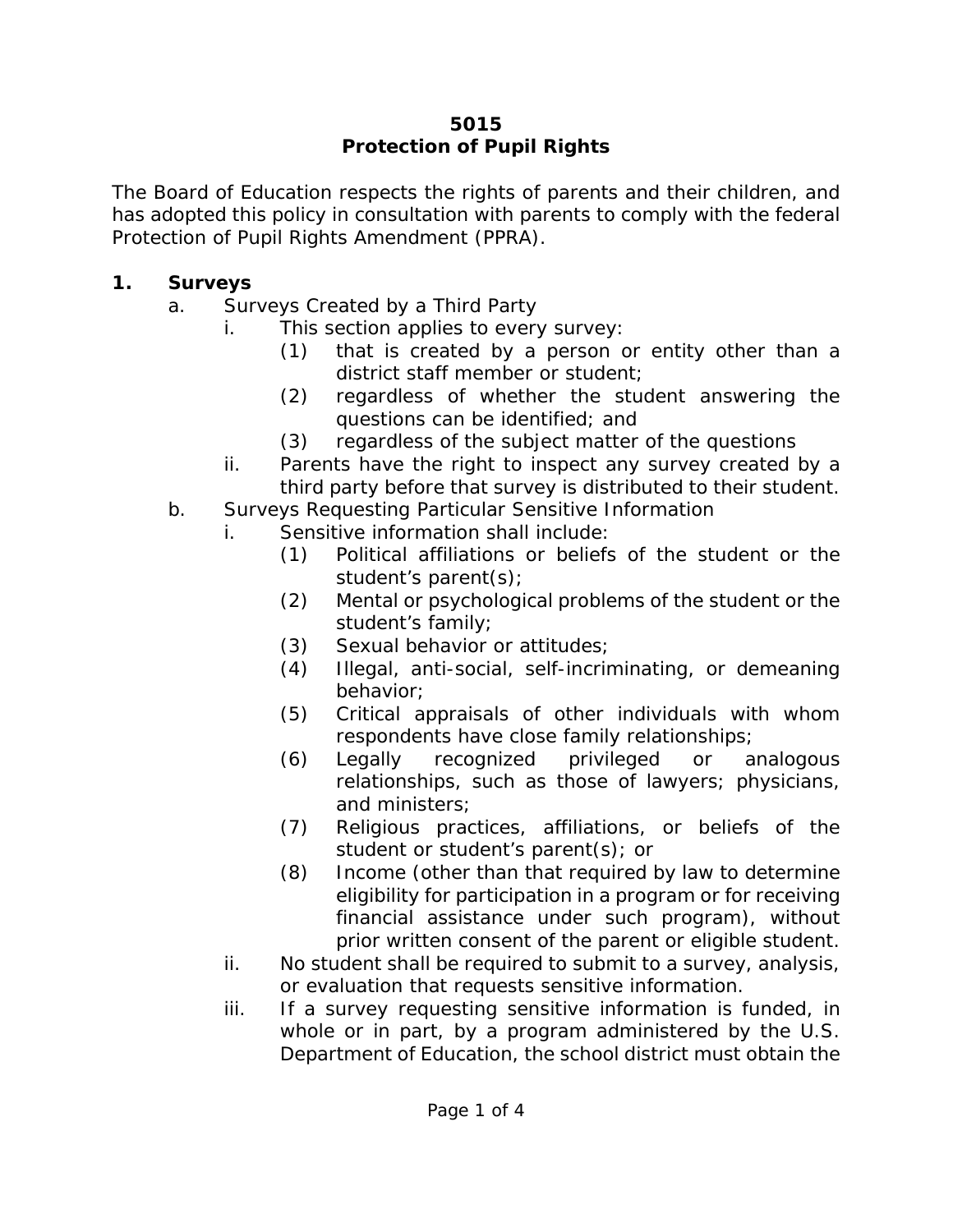written consent of a student's parent(s) before the student participates in the survey.

- iv. School officials and staff members shall not request, nor disclose, the identity of any student who completes any survey (created by any person or entity, including the district) containing any sensitive information.
- v. Parents have the right to inspect any survey which requests sensitive information before that survey is distributed to their student.
- c. Survey Inspection Requests
	- i. School officials shall inform parents of their right to inspect surveys requesting sensitive information before the surveys are distributed to any student.
	- ii. All survey inspection requests must be in writing to the building principal and delivered to the building principal prior to the date on which the survey is scheduled to be administered to the students.
	- iii. The principal shall respond to survey inspection requests without delay.

# **2. Invasive Physical Examinations**

- a. The term "invasive physical examination" means:
	- i. any medical examination that involves the exposure of private body parts; or
	- ii. any act during such examination that includes incision, insertion, or injection into the body; and
	- iii. does not include a hearing, vision, or scoliosis screening.
- b. Parents may refuse to allow their student to participate in any non-emergency, invasive physical examination or screening that is:
	- i. required as a condition of attendance;
	- ii. administered by the school and scheduled by the school in advance; and
	- iii. not necessary to protect the immediate health and safety of the student, or of other students.
- c. This policy does not apply to any physical examination or screening that:
	- i. is permitted or required by an applicable state law, including physical examinations or screenings that are permitted without parental notification;
	- ii. is administered to a student in accordance with the Individuals with Disabilities Education Act (20 U.S.C. §1400 *et seq*.)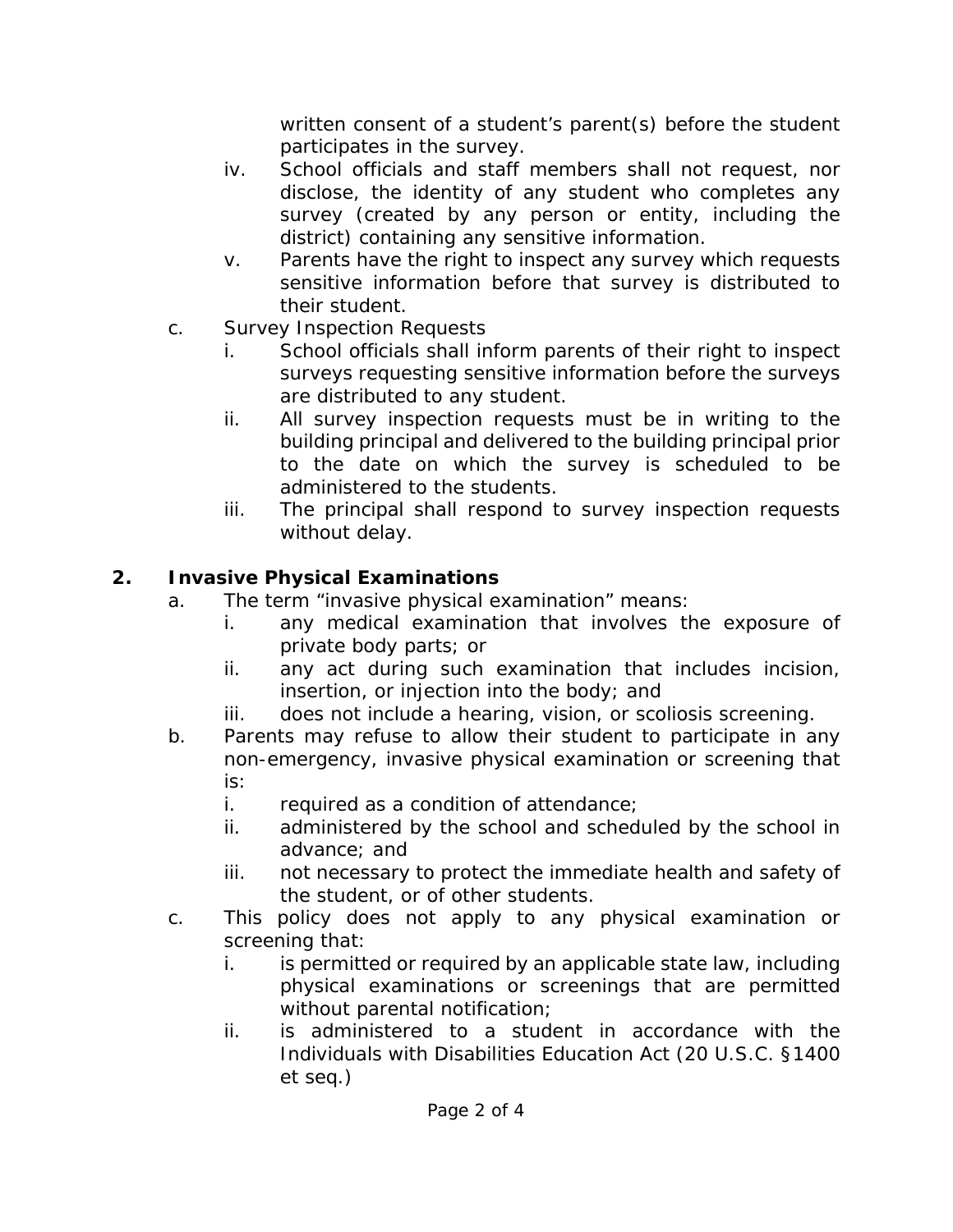iii. is otherwise authorized by Board policy.

## **3. Collection of Personal Information from Students for Marketing**

- a. The term "personal information" means individually identifiable information including:
	- i. student's and parent(s)' first and last name;
	- ii. home or other physical address;
	- iii. telephone number; and/or
	- iv. social security number.
- b. No school official or staff member shall administer or distribute to students a survey or other instrument for the purpose of collecting personal information for marketing or for selling that information.
- c. This policy does not apply to the collection, disclosure or use of personal information for the exclusive purpose of providing educational services to students, such as the following:
	- i. post-secondary education recruitment;
	- ii. military recruitment;
	- iii. tests and assessments to provide cognitive, evaluative, diagnostic or achievement information about students; and/or
	- iv. student recognition programs.

## **4. Inspection of Instructional Material**

- a. Definition
	- i. The term "instructional materials" means instructional content that is provided to a student regardless of its format, printed or representational materials, audio-visual materials, and materials in electronic or digital formats (such as materials accessible through the Internet).
	- ii. The term does not include academic tests or academic assessments.
- b. Parents may inspect, upon their request, any instructional material used as part of their child's education curriculum.
- c. Curriculum inspection requests must be made to the building principal in writing.
- d. Building principals shall respond to inspection requests within a reasonable amount of time.

# **5. Notification of Rights and Procedures**

- a. The superintendent shall notify parents of:
	- i. this policy and its availability upon request from the office of the district;